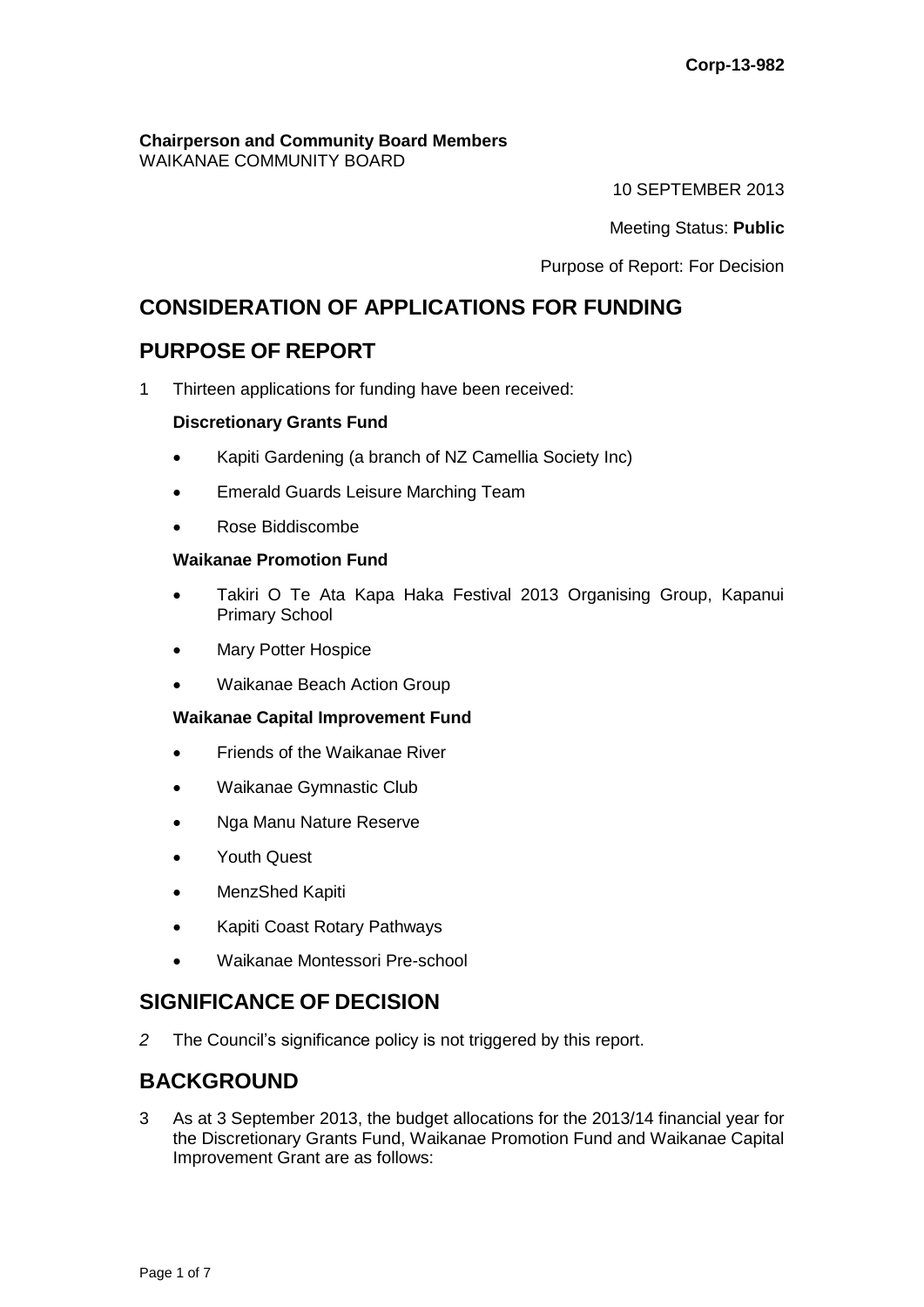| <b>Fund</b>                           | 2013/14<br><b>Budget</b><br><b>Allocation</b> | <b>Total Allocated</b><br>to Date | <b>Total</b><br><b>Unallocated</b><br>to Date |
|---------------------------------------|-----------------------------------------------|-----------------------------------|-----------------------------------------------|
| <b>Discretionary Grants Fund</b>      | \$6,030                                       | \$0                               | \$6,030                                       |
| Waikanae Promotion Fund               | \$33,768                                      | \$4,987.15                        | \$28,780.85                                   |
| Waikanae Capital Improvement<br>Grant | \$33,768                                      | \$0                               | \$33,768                                      |

4 An amount of approximately \$1.15 million is held in the Waikanae Capital Improvement Fund. The following table shows how that fund has been allocated:

| Amount            | <b>Purpose of Grant</b>                                     |  |  |
|-------------------|-------------------------------------------------------------|--|--|
| \$800,000         | Held in reserve                                             |  |  |
| \$250,000         | Pledged to the Mahara Gallery Trust                         |  |  |
| \$34,000 (approx) | Allocated to the 2012/13 Waikanae Capital Improvement Grant |  |  |
| \$66,000 (approx) | Increase in fund from previous year                         |  |  |
| <b>TOTAL</b>      | \$1,150,000                                                 |  |  |

# **CONSIDERATIONS**

## **Issues**

- 5 Grants are allocated in accordance with the specified criteria (attached).
- 6 All applicants have been advised of the criteria and meeting date by letter, phone or email.

## *Applications to the Discretionary Grants Fund*

#### Kapiti Gardening (a branch of NZ Camellia Society Inc)

- 7 Funding of \$304 is sought to assist with the costs of hiring the Waikanae Memorial Hall for the 2013 Camellia Show on 23 and 24 August 2013.
- 8 This application can be considered under the following criteria:
	- 4. The remission of hall rental for "worthy causes" in line with Council policy that all remissions of hall rentals be accounted for by being funded from approved grants budgets.

#### Emerald Guards Leisure Marching Team

- 9 Funding of \$500 is sought to assist with the costs of hiring the Paraparaumu College Community Sports Hall for the team's weekly practice.
- 10 This application can be considered under the following criteria: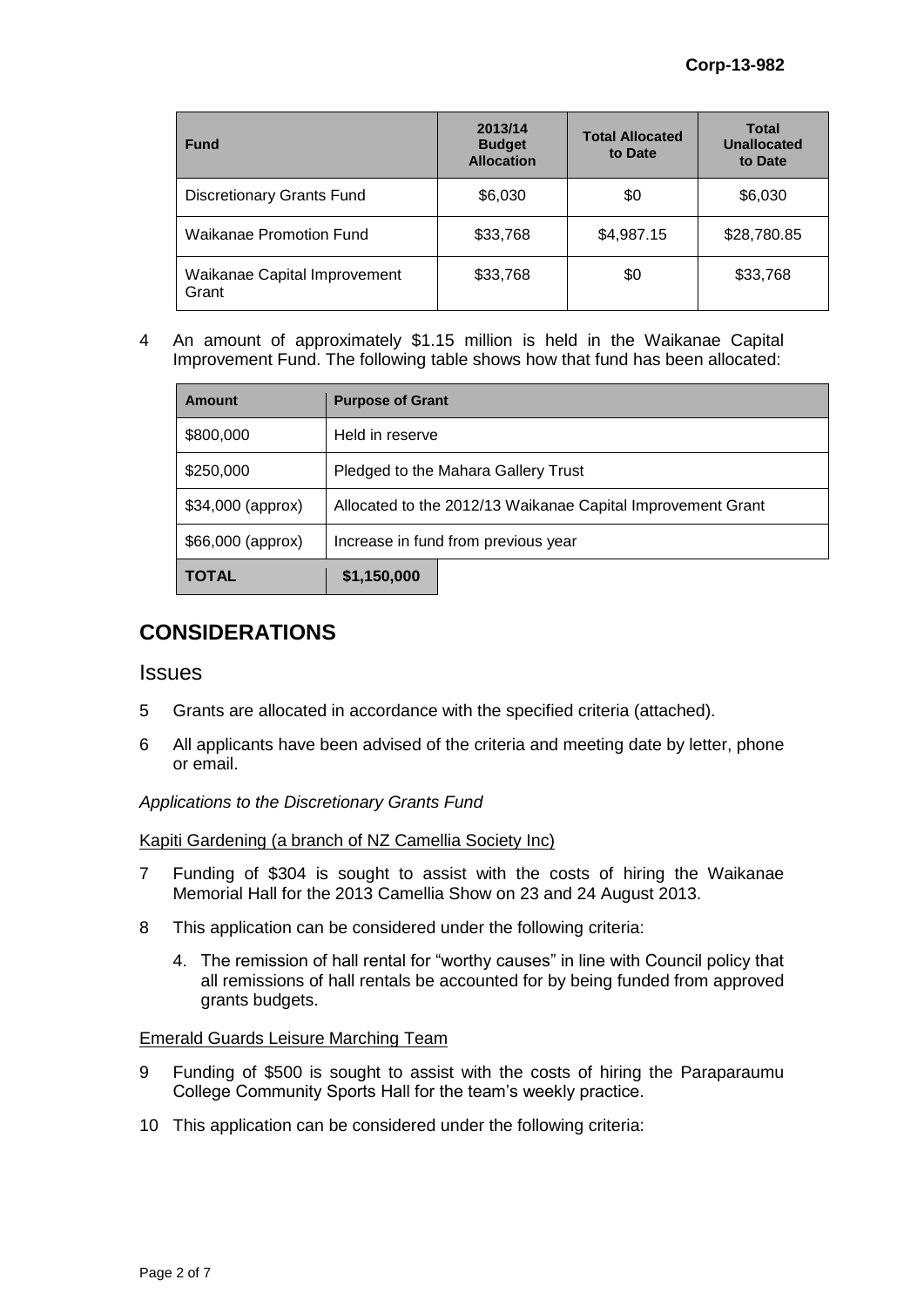4. The remission of hall rental for "worthy causes" in line with Council policy that all remissions of hall rentals be accounted for by being funded from approved grants budgets.

#### Rose Biddiscombe

- 11 Funding of \$380.20 is sought to assist with the cost of competing at the Taekwon-Do World Championships, in Spain, in October 2013.
- 12 This application can be considered under the following criteria:
	- 1. Community, cultural or sports purposes, including travel both within New Zealand and overseas.
- 13 Under the criteria for sports/competitions determined by the Waikanae Community Board at its meeting of 30 October 2012, this application would qualify for a maximum grant of \$500.

*Applications to the Waikanae Promotion Fund*

#### Takiri O Te Ata Kapa Haka Festival 2013 Organising Committee, Kapanui Primary **School**

- 14 Funding of \$397.50 is sought to cover the cost of hiring a Scissor Lift at the Kapiti Region's Takiri O Te Ata Kapa Haka Festival in November 2013.
- 15 This application can be considered under the following criteria:
	- 2. Contributing to making Waikanae an Active Community; or
	- 3. Attracting visitors to the area.

#### Mary Potter Hospice

- 16 Funding of \$500 is sought to assist with the cost of running the Kapiti Strawberry Festival in November 2013.
- 17 This application can be considered under the following criteria:
	- 3. Attracting visitors to the area.

#### Waikanae Beach Action Group

- 18 Funding of \$5,000 is sought to assist with the cost of facilitating a workshop to explore options around improving the Waikanae Beach area.
- 19 This application can be considered under the following criteria:
	- 1. Contributing to making Waikanae a Good Place to Live; or
	- 2. Contributing to making Waikanae an Active Community; or
	- 3. Attracting visitors to the area; or
	- 4. Promoting Waikanae as a visitor destination.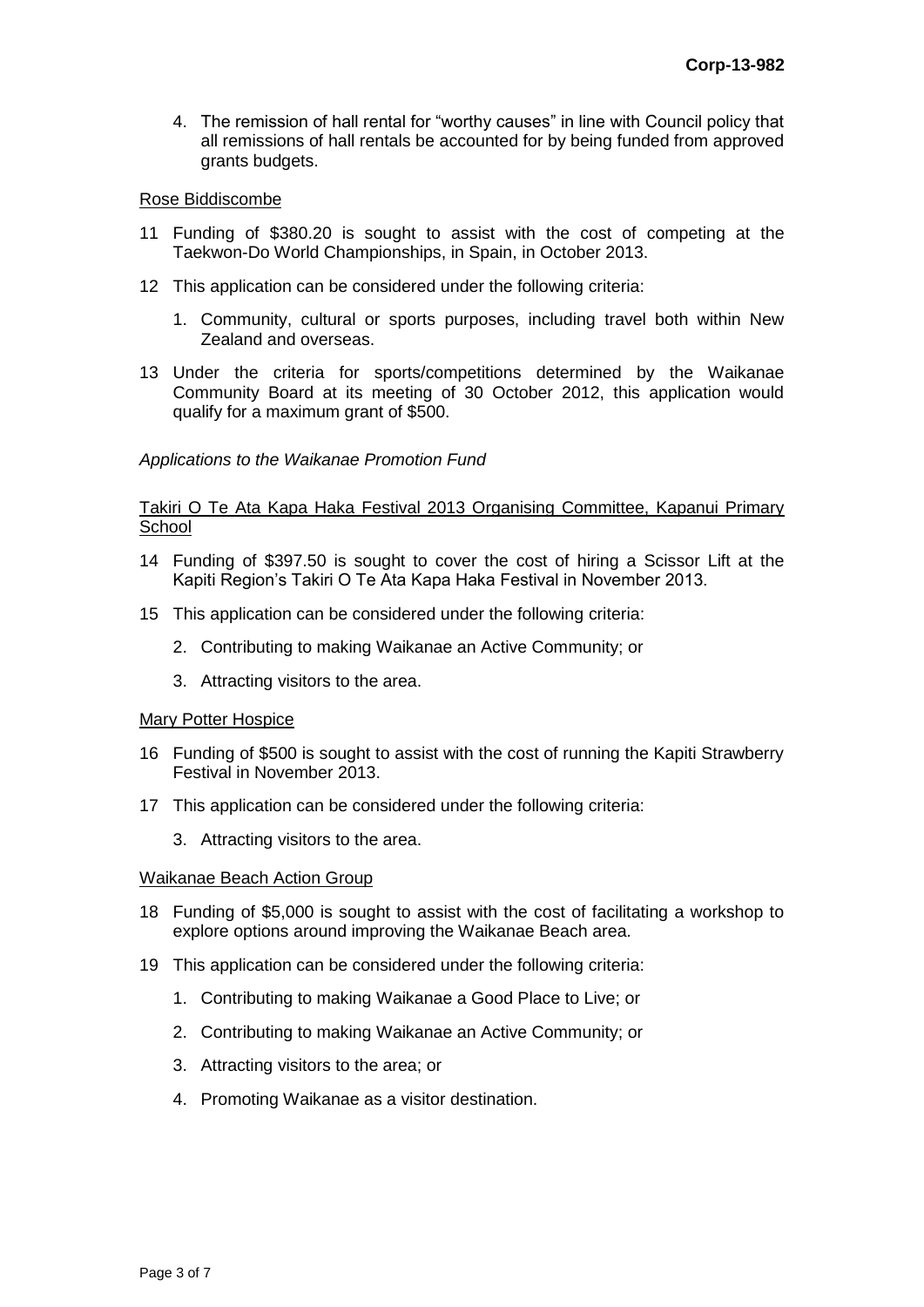*Applications to the Waikanae Capital Improvement Grant*

#### Friends of the Waikanae River

20 Funding of \$1,890 is sought to assist with the cost of having a shade house built in the Friends of the Waikanae River's nursery.

#### Waikanae Gymnastic Club

21 Funding of \$5,000 is sought to assist with the cost of purchasing new equipment.

#### Nga Manu Nature Reserve

22 Funding of \$5,000 is sought to assist with the cost of purchasing furniture for the Conservation Education Centre at the Nga Manu Nature Reserve.

#### Youth Quest

23 Funding of \$18,000 is sought to assist with the cost of purchasing a new van for the Youth Quest programme in the Kapiti Coast.

#### MenzShed Kapiti

24 Funding of \$4,800 is sought to assist with the cost of relocating the tractor shed currently at 24 Rangihiroa Street to the Menzshed site.

#### Kapiti Coast Rotary Pathways Trust

25 Funding of \$15,000 is sought to assist with the cost of constructing the Paetawa Road shared pathway.

#### Waikanae Montessori Pre-school

26 Funding of \$5,200 is sought to assist with the cost of replacing one adult toilet with a child-sized toilet, painting the school roof and replacing the top of the school's storage shed.

## Financial Considerations

## *Discretionary Grants Fund*

- 27 At its meeting of 30 October 2012 the Waikanae Community Board resolved that requests for grants from the Discretionary Grants Fund would be considered quarterly, with a maximum of 25% of the annual budget to be allocated at each meeting, with the exception of the last meeting of the financial year which may allocate all remaining funds available.
- 28 The budget for 2013/14 is \$6,030. Therefore the amount available for granting at this meeting is \$1,507.50.
- 29 The total of applications under consideration in this report is \$1,184.20.
- 30 Should all grants for consideration in this report be approved in full, the budget for the remainder of the 2013/14 financial year will be as follows: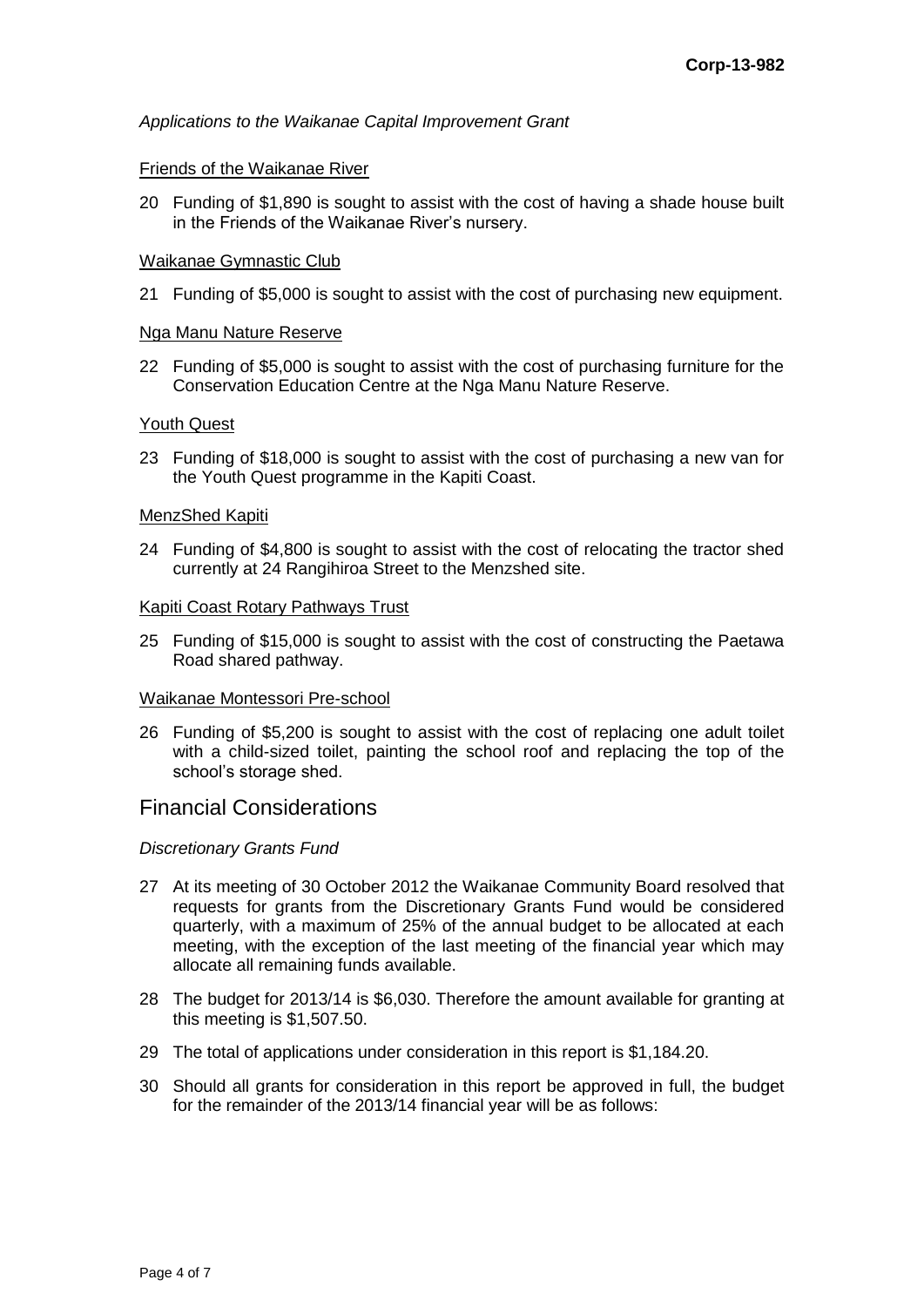| <b>Fund</b>                         | 2013/14 Budget    | <b>Total Allocated</b> | <b>Potentially</b> | <b>Potentially</b> |
|-------------------------------------|-------------------|------------------------|--------------------|--------------------|
|                                     | <b>Allocation</b> | to Date                | <b>Allocated</b>   | Unallocated        |
| <b>Discretionary Grants</b><br>Fund | \$6,030           | \$0                    | \$1,184.20         | \$4,845.80         |

#### *Waikanae Promotion Fund*

- 31 The total of applications under consideration in this report is \$5,897.50.
- 32 Already allocated in the 2013/14 financial year is \$4,987.15.
- 33 Should all grants for consideration in this report be approved in full, the budget for the remainder of the 2013/14 financial year will be as follows:

| <b>Fund</b>                       | 2013/14 Budget    | <b>Total Allocated</b> | <b>Potentially</b> | <b>Potentially</b> |
|-----------------------------------|-------------------|------------------------|--------------------|--------------------|
|                                   | <b>Allocation</b> | to Date                | <b>Allocated</b>   | Unallocated        |
| <b>Waikanae Promotion</b><br>Fund | \$33,768          | \$4,987.15             | \$5,897.50         | \$22,883.35        |

#### *Waikanae Capital Improvement Grant*

- 34 This is the first time that applications to the Waikanae Capital Improvement Grant have been considered during the 2013/14 financial year.
- 35 The budget for the 2013/14 year is \$33,768, less advertising costs of \$411.
- 36 Therefore the net amount available for allocating is \$33,357.
- 37 The total of applications under consideration in this report is \$54,890.

#### *Historical Grants*

38 Attached to this report as appendices are tables showing all grants made in the 2012/13 and 2011/12 financial years.

## **Delegation**

39 The Waikanae Community Board has the delegated authority as at section D.10.13 of the Governance Structure approved by Council on 27 June 2013:

> *Authority to consider and approve the allocation of communitybased grant funds as deemed appropriate under agreed criteria of both existing schemes and any granting schemes that may be approved through the Annual Plan process or the LTP process.*

40 Also section D.10.14 of the Governance Structure approved by Council on 27 June 2013, which is specific to the Waikanae Community Board:

> *Authority to consider and make recommendations to Council on the proposed use of the Waikanae Capital Improvement Fund for the purpose of funding capital projects within the Waikanae Community Board boundary. This is for expenditure over and above the approved annual grant allocations from this fund.*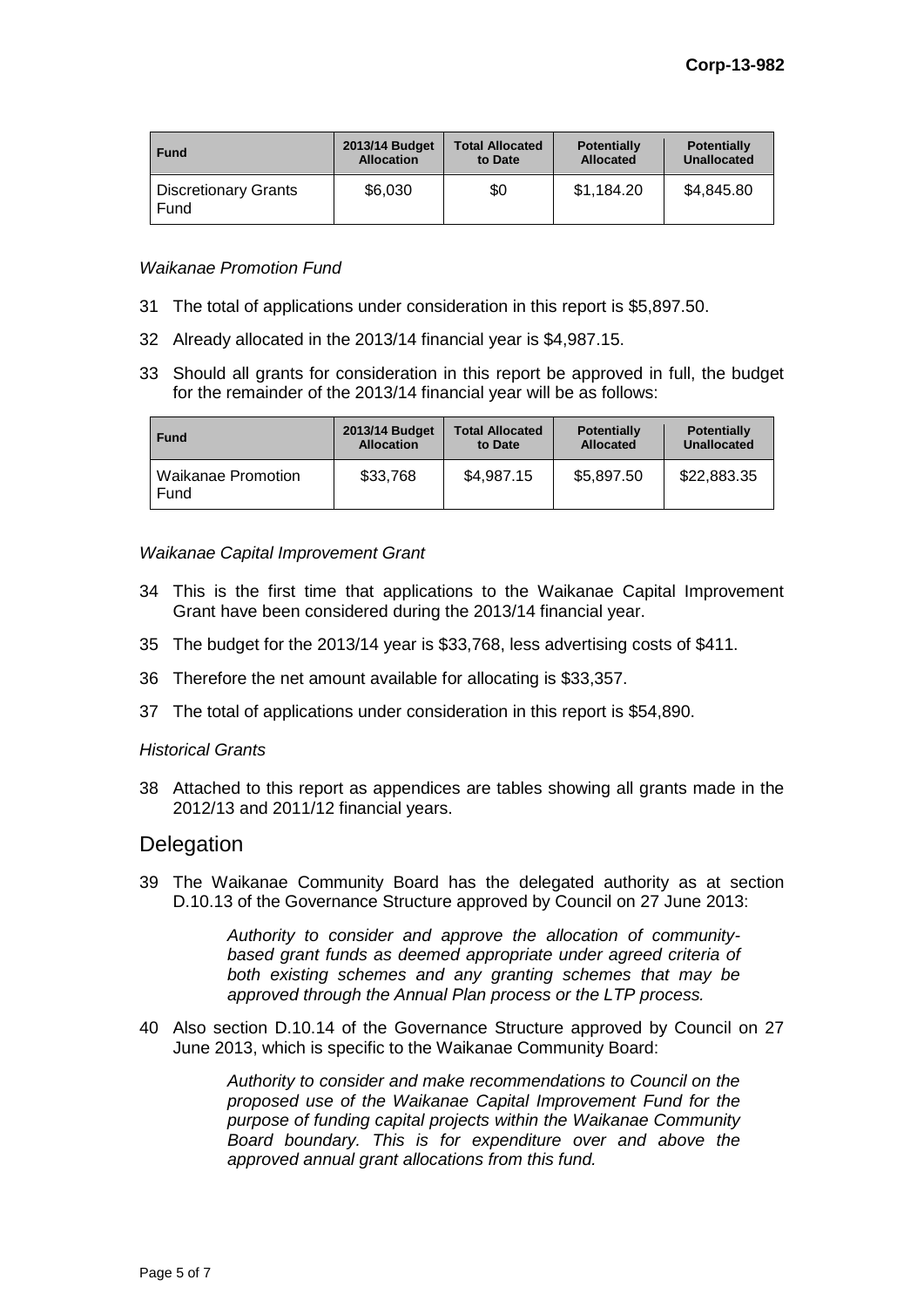# **RECOMMENDATIONS**

- 41 That the Waikanae Community Board grants Kapiti Gardening (a branch of NZ Camellia Society) a Discretionary Grants Fund of \$......................................... to assist with the costs of hiring the Waikanae Memorial Hall for the 2013 Camellia Show on 23 and 24 August 2013.
- 42 That the Waikanae Community Board grants Emerald Guards Leisure Marching Team a Discretionary Grants Fund of \$......................................... to assist with the costs of hiring the Paraparaumu College Community Sports Hall for the team's weekly practice.
- 43 That the Waikanae Community Board grants Rose Biddiscombe a Discretionary Grants Fund of \$......................................... to assist with the cost of competing at the Taekwon-Do World Championships, in Spain, in October 2013.
- 44 That the Waikanae Community Board grants Takiri O Te Ata Kapa Haka Festival 2013 Organising Committee, Kapanui Primary School, a Waikanae Promotion Fund of \$......................................... to cover the cost of hiring a Scissor Lift at the Kapiti Region's Takiri O Te Ata Kapa Haka Festival in November 2013.
- 45 That the Waikanae Community Board grants the Mary Potter Hospice a Waikanae Promotion Fund of \$......................................... to assist with the cost of running the Kapiti Strawberry Festival in November 2013.
- 46 That the Waikanae Community Board grants the Waikanae Beach Action Group a Waikanae Promotion Fund of \$......................................... to assist with the cost of facilitating a workshop to explore options around improving the Waikanae Beach area.
- 47 That the Waikanae Community Board grants Friends of the Waikanae River a Waikanae Capital Improvement Grant of \$......................................... to assist with the cost of having a shade house built in the Friends of the Waikanae River's nursery.
- 48 That the Waikanae Community Board grants the Waikanae Gymnastic Club a Waikanae Capital Improvement Grant of \$......................................... to assist with the cost of purchasing new equipment.
- 49 That the Waikanae Community Board grants the Nga Manu Nature Reserve a Waikanae Capital Improvement Grant of \$......................................... to assist with the cost of purchasing furniture for the Conservation Education Centre at the Nga Manu Nature Reserve.
- 50 That the Waikanae Community Board grants Youth Quest a Waikanae Capital Improvement Grant of \$......................................... to assist with the cost of purchasing a new van for the Youth Quest programme in the Kapiti Coast.
- 51 That the Waikanae Community Board grants MenzShed Kapiti a Waikanae Capital Improvement Grant of \$......................................... to assist with the cost of relocating the tractor shed currently at 24 Rangihiroa Street to the MenzShed site.
- 52 That the Waikanae Community Board grants Kapiti Coast Rotary Pathways Trust a Waikanae Capital Improvement Grant of \$......................................... to assist with the cost of constructing the Paetawa Road shared pathway.